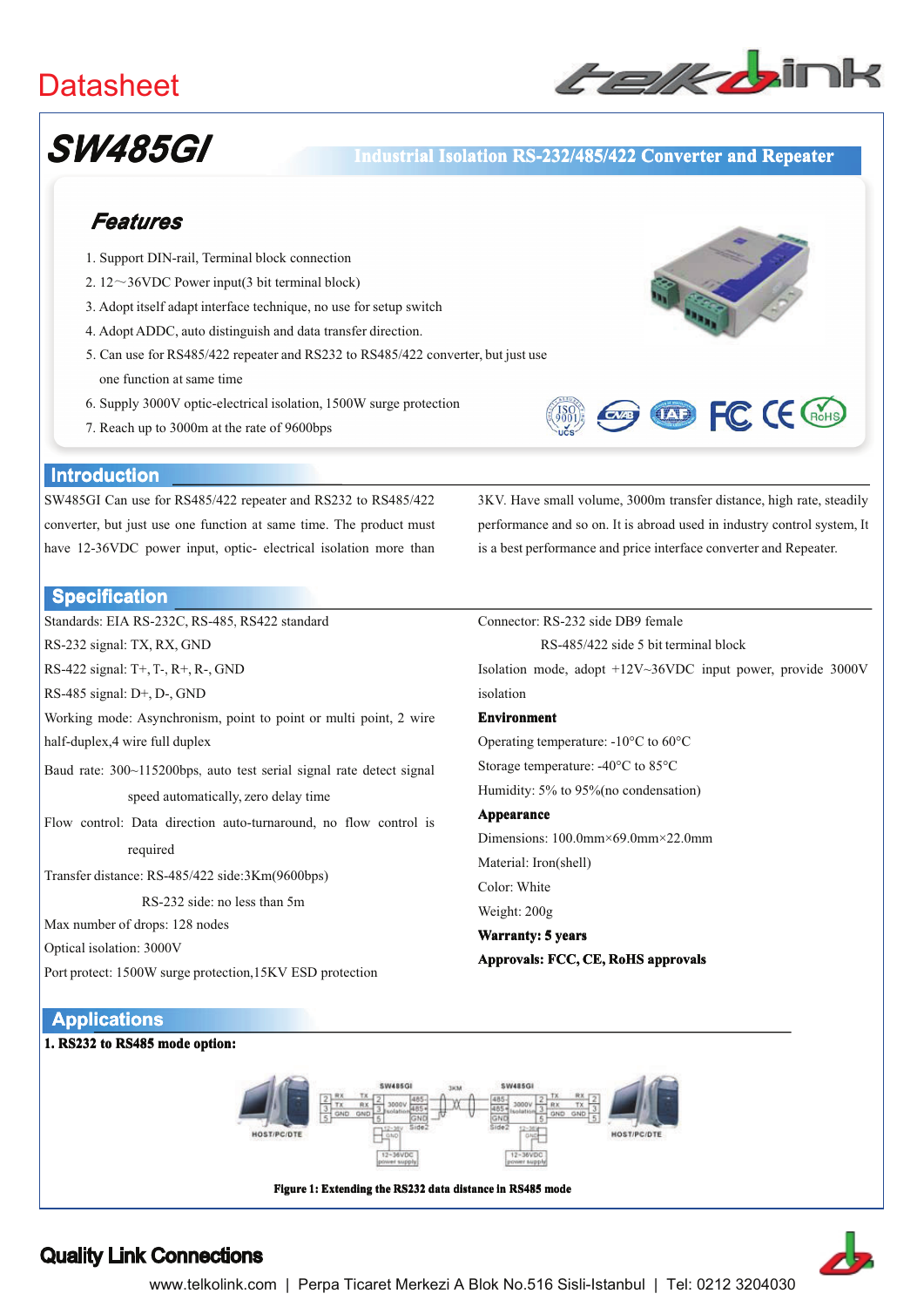## **Datasheet**





Figure 2: Master/Slave multi-drop configuration in RS485 mode

#### 2. RS232 to RS422 mode option:



Figure 3: Extending the RS232 data distance in RS422 mode



Figure 4: Master/Slave multi-drop configuration in RS422 mode

#### 3. Use for repeater:





Figure 6: configuration in RS422 repeater mode



### **Quality Link Connections**